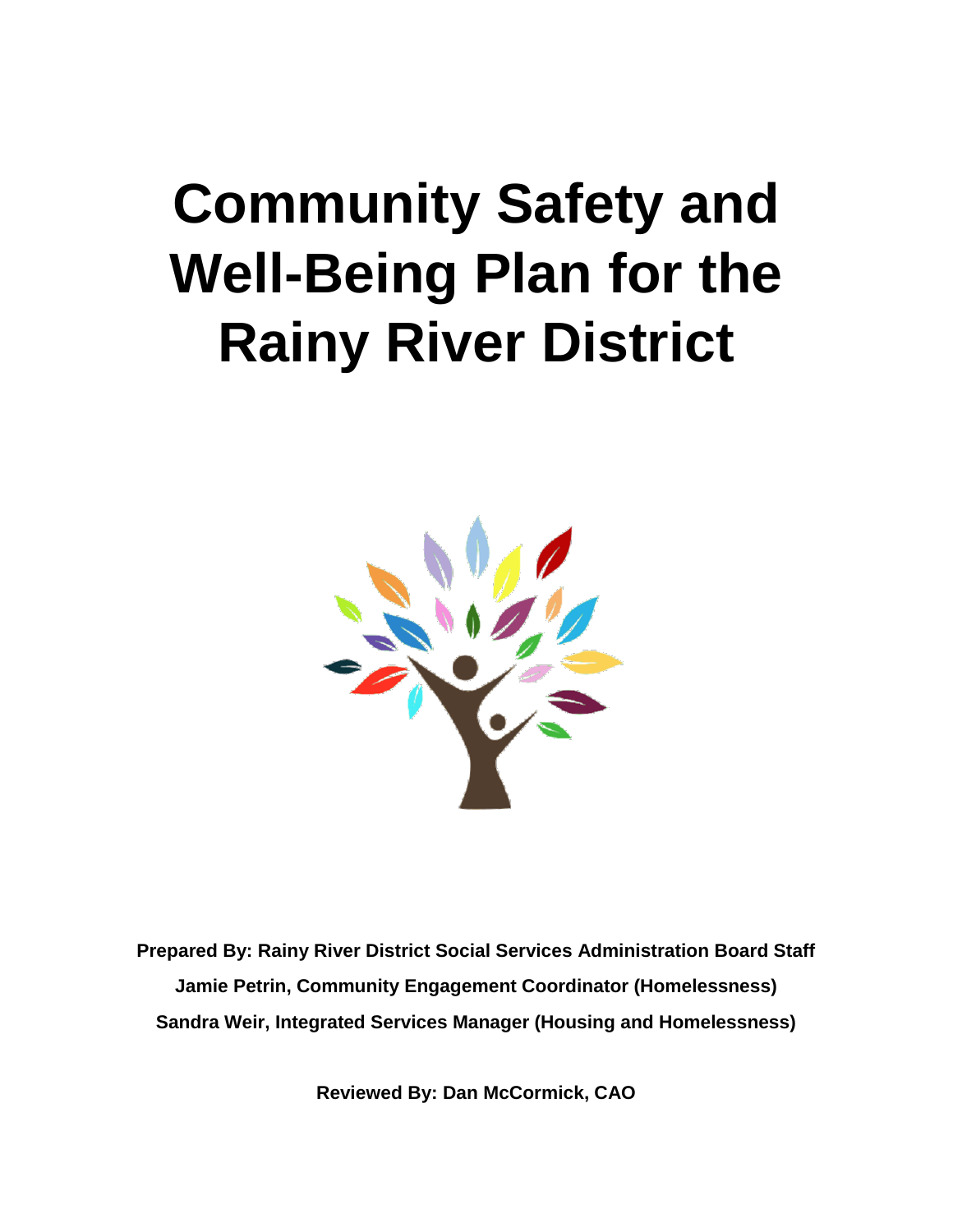

# Table of Contents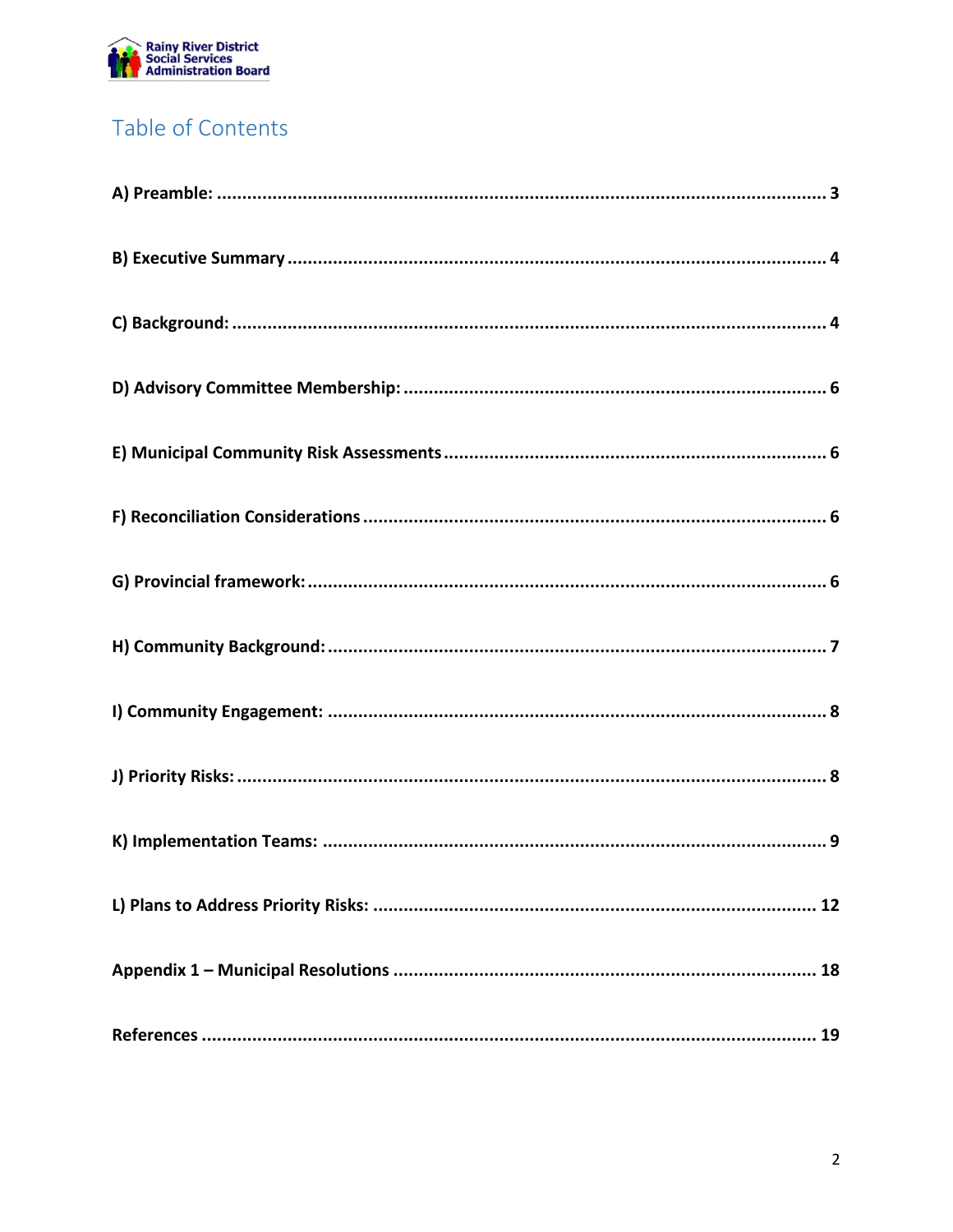





# <span id="page-2-0"></span>A) Preamble:

The Rainy River District has a population of 20,110 (2016) with a land mass of 15,473  $km^2$ . The average population density in the district is 1.4 persons per  $km<sup>2</sup>$ . The district includes ten municipalities, nine First Nations as well as a vast area of unincorporated land or Townships Without Municipal Organization (TWOMO).

District policing is provided by the Ontario Provincial Police and the Treaty #3 Police Service.

This Community Safety and Wellbeing plan has been endorsed by resolution of the ten municipalities within the Rainy River District including:

- Town of Rainy River
- Township of Dawson
- Township of Lake of the Woods
- Township of Morley
- Township of Chapple
- Town of Emo
- Township of LaVallee
- Township of Alberton
- Town of Fort Frances
- Town of Atikokan









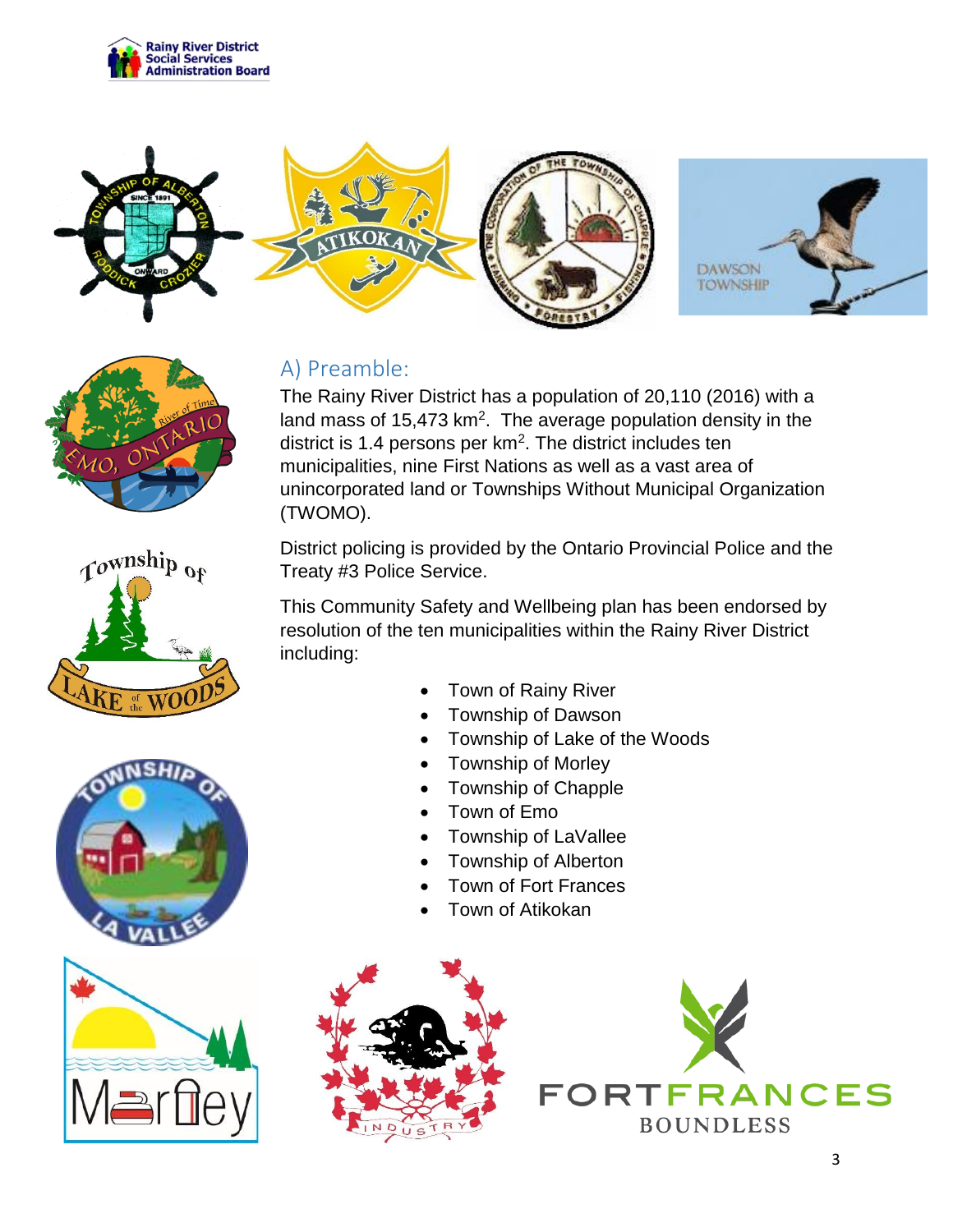

## <span id="page-3-0"></span>B) Executive Summary

The Rainy River District Community Safety and Well-Being Plan is a composite plan to address root causes of crime and social disorder across the ten municipalities comprising the Rainy River District.

The plan was created with the use of public surveys and the support of an Advisory Committee of district stakeholders. Unfortunately, face to face consultations were not possible due to COVID-19 restrictions. Three priority areas were identified that affect all municipalities including Mental Health, Addictions/Substance Abuse and Housing & Homelessness issues. Once these priority areas were identified, three planning groups were created 1) Mental Health, 2) Addictions/Substance Abuse and 3) Housing & Homelessness.

For each of these priority areas, *Table 4 – L) Plans to Address Priority Risks* (pages 12-17) provides an overview of the vulnerable groups, risk factors, protective factors, activities, immediate outcomes, intermediate outcomes and long-term outcomes as determined by the three planning groups.

The creation of this plan is only a first step. The district stakeholders, community partners, advisory committee and planning and implementation committees must make a concerted effort continue to work together to address the identified issues with the setting of strategic goals, timelines for implementation and the creation of a monitoring and reporting structure. Only by working together across the district will we see improvements to the health and wellbeing of our communities and our residents.

## <span id="page-3-1"></span>C) Background:

Community Safety and Well-Being Plans have been legislated under the Police Services Act to be completed and adopted by every Municipality in Ontario effective July 1, 2021 in order to address the root causes of crime and social disorder. The ten municipalities that are located within the Rainy River District have opted to complete a regional plan pertinent to all municipalities as opposed to standalone plans in order to maximize efficiency. The ten municipalities this plan encompasses includes: Alberton, Atikokan, Chapple, Dawson, Emo, Fort Frances, Lake of the Woods, LaVallee, Morley and Rainy River. The Rainy River District Social Services Administration Board (RRDSSAB), which has a representative from each of the ten municipalities, was requested to complete a regional plan on behalf of the ten municipalities comprising the Rainy River District. This request was supported by a resolution of the RRDSSAB. The members recognized the similarities of issues/concerns in their municipalities, the lack of resources to complete the plan in-house and the ability to create a comprehensive district wide plan at a reduced cost and lesser impact on staff.

The goal of community safety and well-being planning is reaching "the ideal state of a sustainable community where everyone is safe, has a sense of belonging, opportunities to participate, and where individuals and families are able to meet their needs for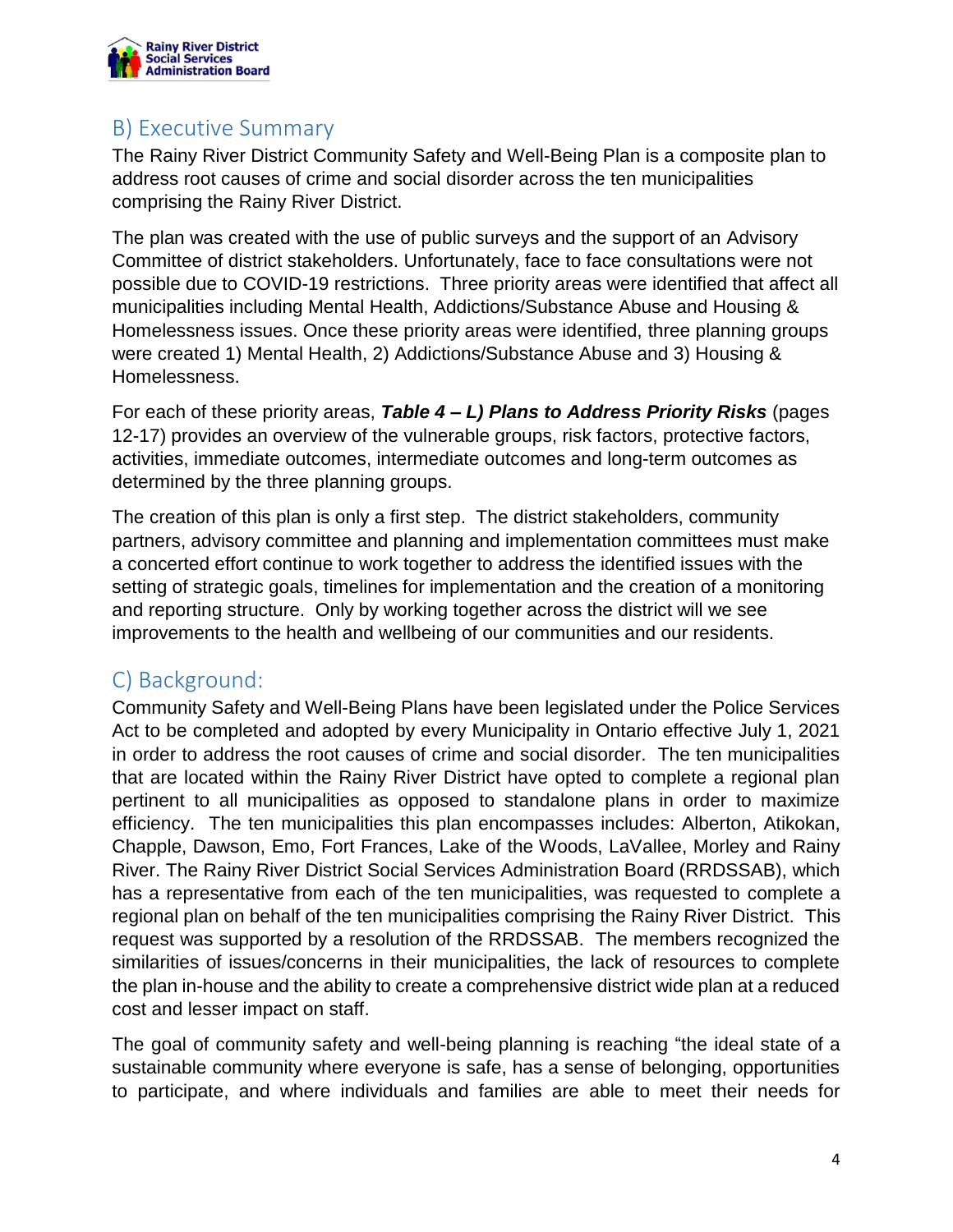

education, health care, food, housing, income, and social and cultural expression." (Ministry of Community Safety and Correctional Services, 2018, p. 59).

> It is more than just crime prevention – it is about addressing the risks that lead individuals to crime and taking a hard look at the social issues and inequalities that create risk in the first place.

-(Ministry of Community Safety and Correctional Services, 2018, p. 12).

Undertaking in this type of planning involves working with a wide range of organizations and sectors to create and implement strategies that are evidence-based to address locally-derived priority areas where community safety and well-being could be improved.

Recognizing that society is unable to arrest their way out of complex social issues, municipalities have been tasked with the requirement of completing these plans. In order "to address the root causes of crime, victimization and complex social issues, we also need to focus on social development, prevention and risk intervention using an integrated approach." (Ministry of Community Safety and Correctional Services, 2018, p. 2). The success of a community safety and well-being plan hinges on the involvement of multiple sectors working together to create sustainable solutions. As such, the Rainy River District Social Services Administration Board has put together an advisory committee including senior representatives across sectors including: Housing, Justice, Education, Mental Health, Social Services, Health, Youth and Municipalities.

The main requirements of a CSWB plan are:

- a) Establishing an advisory committee inclusive of, but not limited to: representation from the local police service board, the LHIN or health/mental health services, educational services, community/social services, community/ social services to youth and custodial services to youth.
- b) Conducting consultations with the advisory committee, members of the public including youth, members of racialized groups and First Nations, Metis and Inuit communities, as well as community organizations that represent these groups.
- c) Identifying local priority risk factors based on community consultations and multiple sources of data.
- d) Including evidence-based programs and strategies to address those priority risk factors.
- e) Measurable outcomes with associated performance measures to ensure that the strategies are effective and outcomes are being achieved.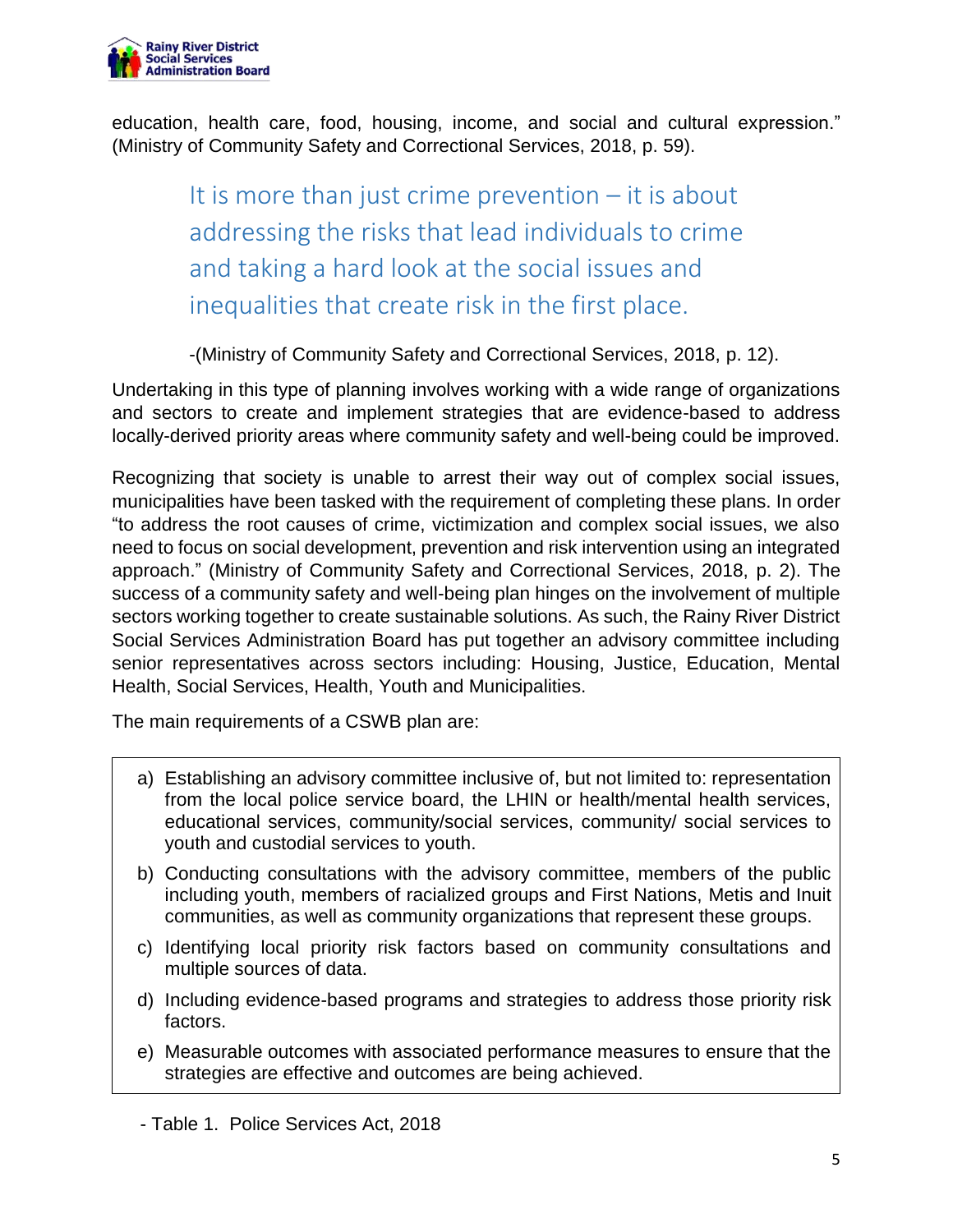

## <span id="page-5-0"></span>D) Advisory Committee Membership:

| Atikokan Family Health Team                                      | <b>Rainy River District Social Services</b><br><b>Administration Board</b> |
|------------------------------------------------------------------|----------------------------------------------------------------------------|
| Atikokan General Hospital                                        | <b>Rainy River District Victim Services</b><br>Program                     |
| <b>Canadian Mental Health Association</b>                        | <b>Riverside Community Counselling</b>                                     |
| Fort Frances Tribal Area Health Services                         | <b>Riverside Health Care Facilities</b>                                    |
| Kenora Rainy River Districts Child and<br><b>Family Services</b> | Seven Generations Education Institute                                      |
| <b>Metis Nation of Ontario</b>                                   | The Northwest Catholic District School<br><b>Board</b>                     |
| Northwestern Health Unit                                         | <b>Town of Fort Frances</b>                                                |
| <b>Ontario Provincial Police</b>                                 | Town of Rainy River                                                        |
| <b>Rainy River District School Board</b>                         | United Native Friendship Centre                                            |

Table 2

#### **Coordinators:**

Jamie Petrin, Community Engagement Coordinator (Homelessness) Sandra Weir, Integrated Services Manager (Housing and Homelessness)

# <span id="page-5-1"></span>E) Municipal Community Risk Assessments

Municipal Fire Departments have been legislated by the Ontario Fire Marshal and Emergency Services to complete Community Risk Assessments. Municipalities may also refer to these documents when considering community safety, although the purpose of the Community Safety and Well-Being plan focuses primarily on social issues.

#### <span id="page-5-2"></span>F) Reconciliation Considerations

Where possible, activities selected were made with the Truth and Reconciliation Commission's recommendations in mind. Systemic discrimination and racism, while not explicitly identified as a priority risk area for purposes of this plan, are considered priorities built into the activities that the plan covers.

## <span id="page-5-3"></span>G) Provincial framework:

Community Safety and Well-Being Planning "requires less dependence on reactionary, incident-driven responses and re-focusing efforts and investments towards the long-term benefits of social development, prevention and in the short term, mitigating acutely elevated risk." (Ministry of Community Safety and Correctional Services, 2018, p. 4)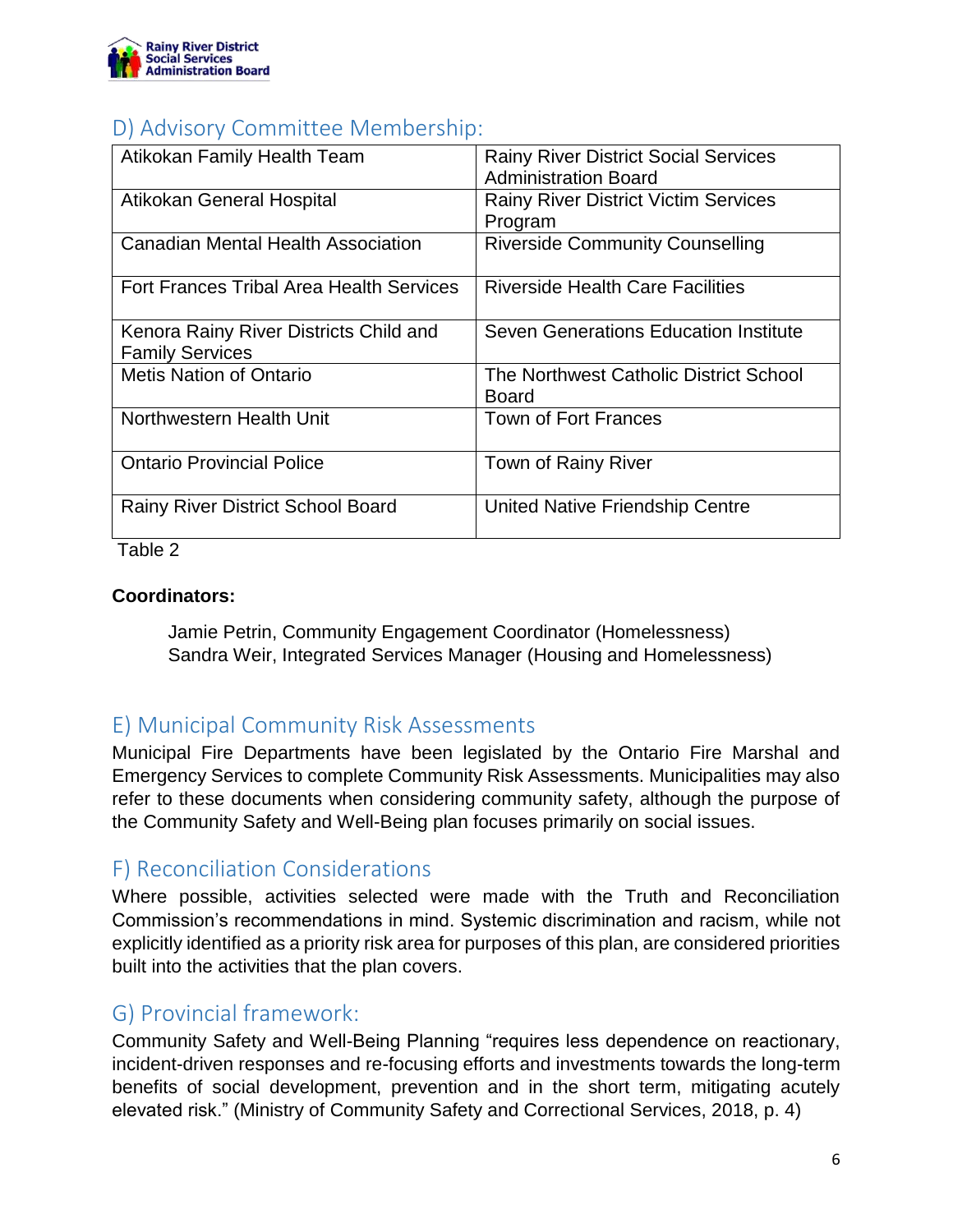



Table 3

## <span id="page-6-0"></span>H) Community Background:

According to Census data obtained from the 2016 Census, the Rainy River district has seen a population decline overall of -1.3% from the 2011 Census. It is also an aging community, with the largest subset of population sitting in the age 40-59 range. Half of all communities had the largest subset of population in the 60+ age range.

The most cited countries of birth for non-Canadian born residents district-wide were the United States and the United Kingdom. Only 1% of the population in the district identifies as a visible minority. 27% of all households identify as having aboriginal ancestry.

13.7% of households fell into the low-income category and the median income among individuals is \$33,928. The participation rate in the labour force of 59.7% is below the provincial average of 64.7%. The unemployment rate of 9.1% is above the provincial average of 7.4%.

In terms of education, 29% of all households listed secondary school as their highest level of education achieved, with an additional 47% having listed post-secondary as their highest level of education achieved. Approximately 24% of the population was identified as having no educational certificate. This figure is above the provincial average of 17.5%.

Of 8430 households in the Rainy River district, over 75% are owned. An additional 20.9% are rented and just under 4% are neither rented nor owned (i.e. Band housing).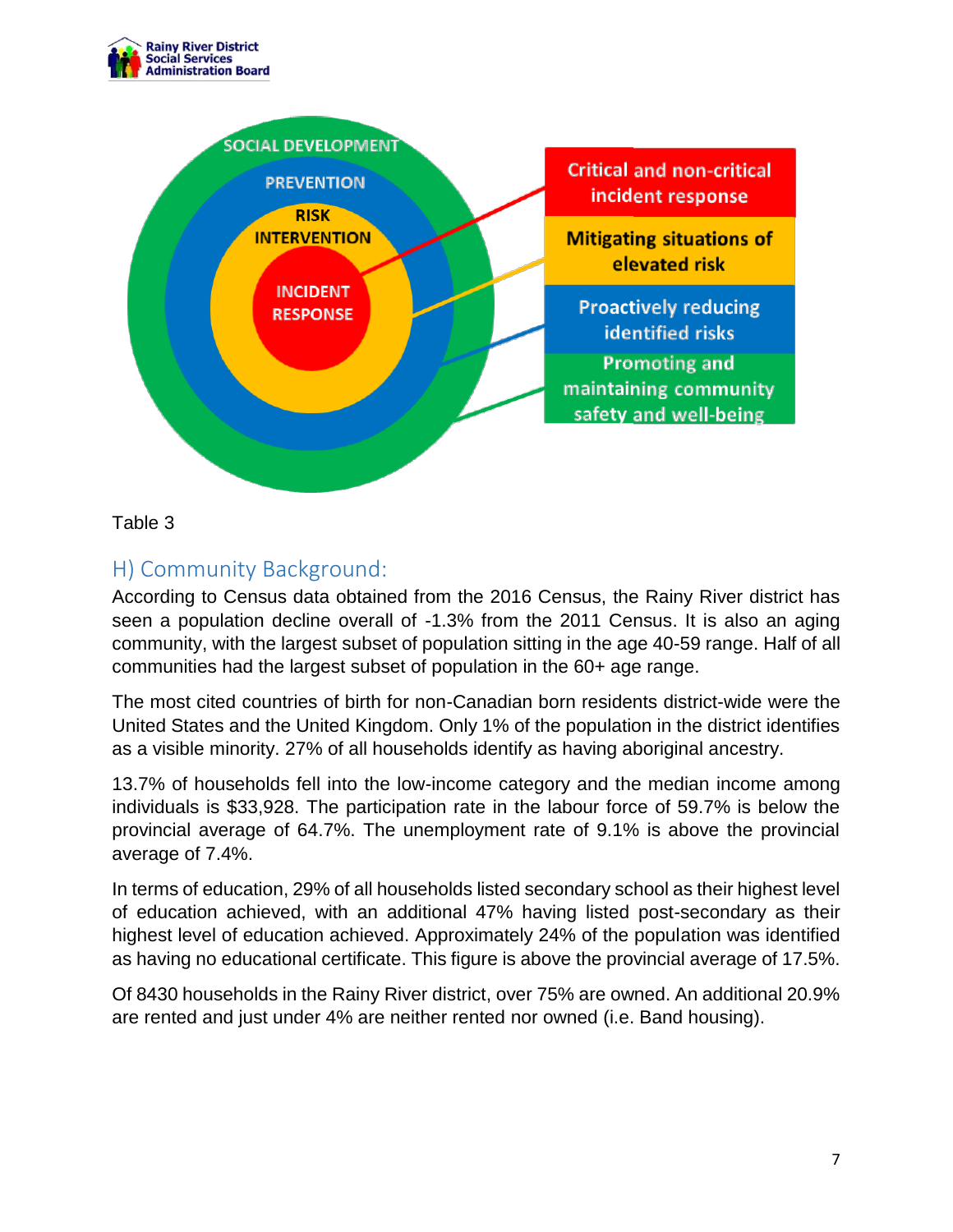

#### <span id="page-7-0"></span>I) Community Engagement:

Two surveys were launched in order to engage with the community and assist in identifying priority risk areas to focus on. A public survey took place February 16-March 16, 2021 that was available in print, large-font print and on the web. It was advertised on Facebook, in the Fort Frances Times, the Atikokan Progress and on 93.1 The Border, as well as on the Facebook pages of partners. As well, community partners were encouraged to share it within their professional networks.

To target vulnerable populations, service providers were asked to offer surveys to clients and patients, and surveys were encouraged at the Out of the Cold warming center.

A youth-specific survey took place March 22-April 5, 2021 that was available online and in print available at all elementary and secondary schools within the Rainy River District, as well as with Kenora-Rainy River District Child and Family Services' Mental Health Team. The general survey was completed by 837 individuals and the youth survey was completed by 62 individuals.

#### <span id="page-7-1"></span>J) Priority Risks:

The Advisory Committee identified the following risks through local data sets collected and community consultations:

#### **1. Mental Health**

- According to the Northwestern Health Unit's Child and Youth Mental Health Outcomes report, "the mortality rate from suicide in the 15-24 age group in the Northwestern Heath Unit area was eight times as high as the provincial rate." The report also noted, "The population aged 10-24 in the Northwestern Health Unit area has higher rates of hospitalization from mental and behavioural disorders compared to the province." (Lunny & Jibb, 2017, p.3).
- Mental health is one of the leading causes of contact for the Mobile Crisis Response Team and is within the top three community safety and well-being risk categories for the Fort Frances Situation Table.
- Mental Health was listed as top cited priority in both the general community consultation survey as well as the youth survey.
- This risk factor has also been deemed as a top priority with the newly established Rainy River District Ontario Health Team (RRDOHT).

#### **2. Addictions/Substance Abuse**

 According to the Northwestern Health Unit's Child and Youth Mental Health Outcomes report, "hospitalization from mental and behavioural disorders caused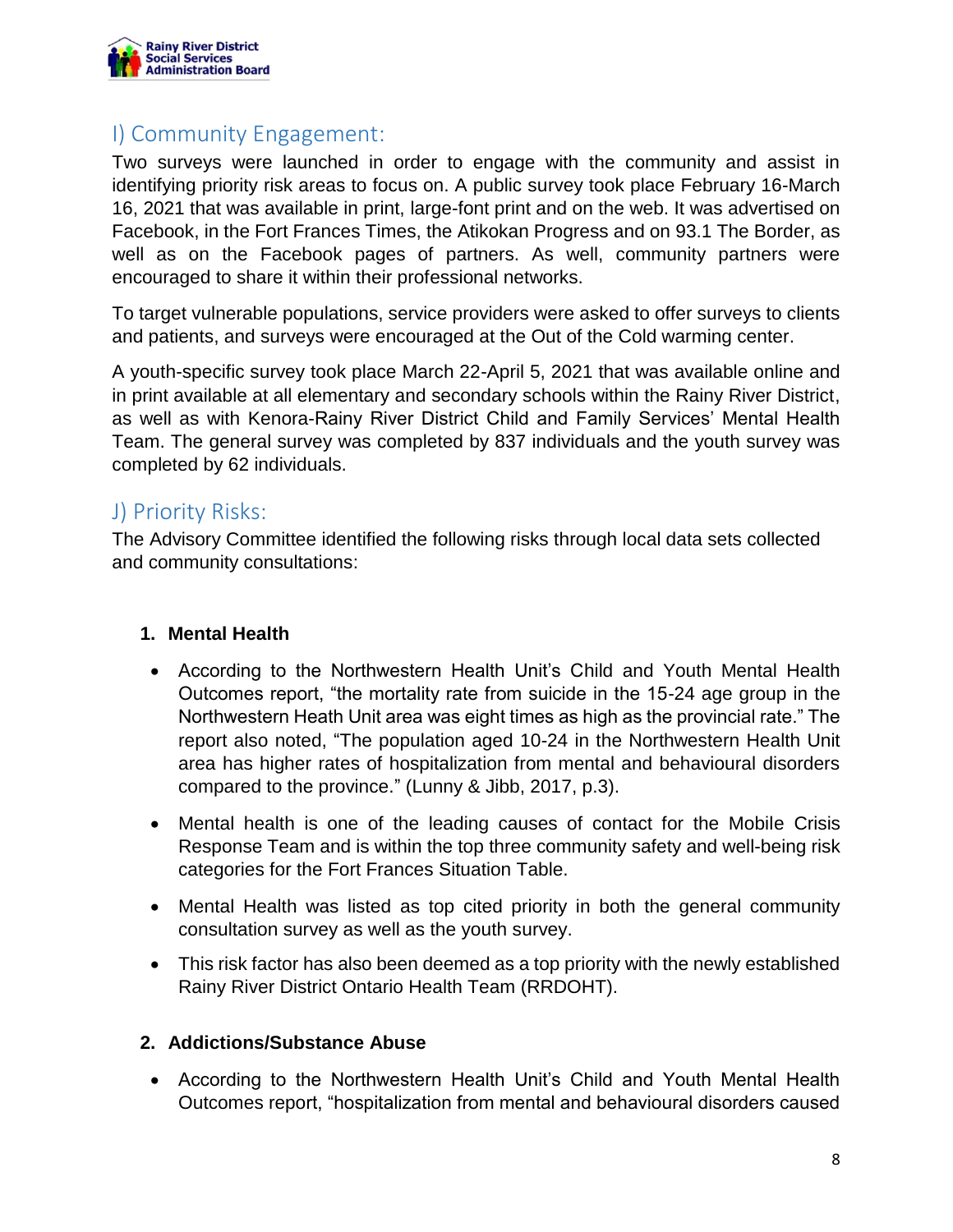

by substance misuse...was twice as high as the provincial rate." (Lunny & Jibb, 2017, p.3).

- Police reported an overall increase in drug-related charges including possession and trafficking between 2018-2020.
- Substance abuse issues is listed as the top community safety and well-being risk category at the Fort Frances Situation Table and is the top reason for contact with the Mobile Crisis Response Team.
- Similarly to Mental Health, this issue has been deemed a priority by the Rainy River District Ontario Health Team (RRDOHT).
- **3. Housing/Homelessness:**
	- The 2018 Homeless Enumeration of the Rainy River district identified 111 individuals in Fort Frances and Atikokan to be on the homelessness spectrum. (Petrin, 2018, p.2)
	- According to the Northwestern Health Unit, the number of private dwellings needing major repairs are more than double the provincial figure. Additionally, "statistics indicate that about 1 in 6 households in the catchment area are spending a third or more of their income on shelter costs. A high shelter-cost-toincome ratio indicates that people have less money to spend on other needs such as food, utilities, transportation and other necessities." (2016, p.3)

#### <span id="page-8-0"></span>K) Implementation Teams:

#### **a) Mental Health Implementation Planning Group**

- $\circ$  Purpose: To address mental health struggles of individuals as it relates to community safety and well-being in the Rainy River district.
- o Membership: This group is comprised of members of the advisory committee and additional representatives of organizations with a mandate to or service provision of mental health services. Specifically, membership consists of:
	- Rainy River District Social Services Administration Board
	- Atikokan Community Counselling
	- Canadian Mental Health Association
	- **Riverside Community Counselling**
	- Ontario Provincial Police
	- Kenora-Rainy River Districts Child and Family Services
	- Atikokan Family Health Team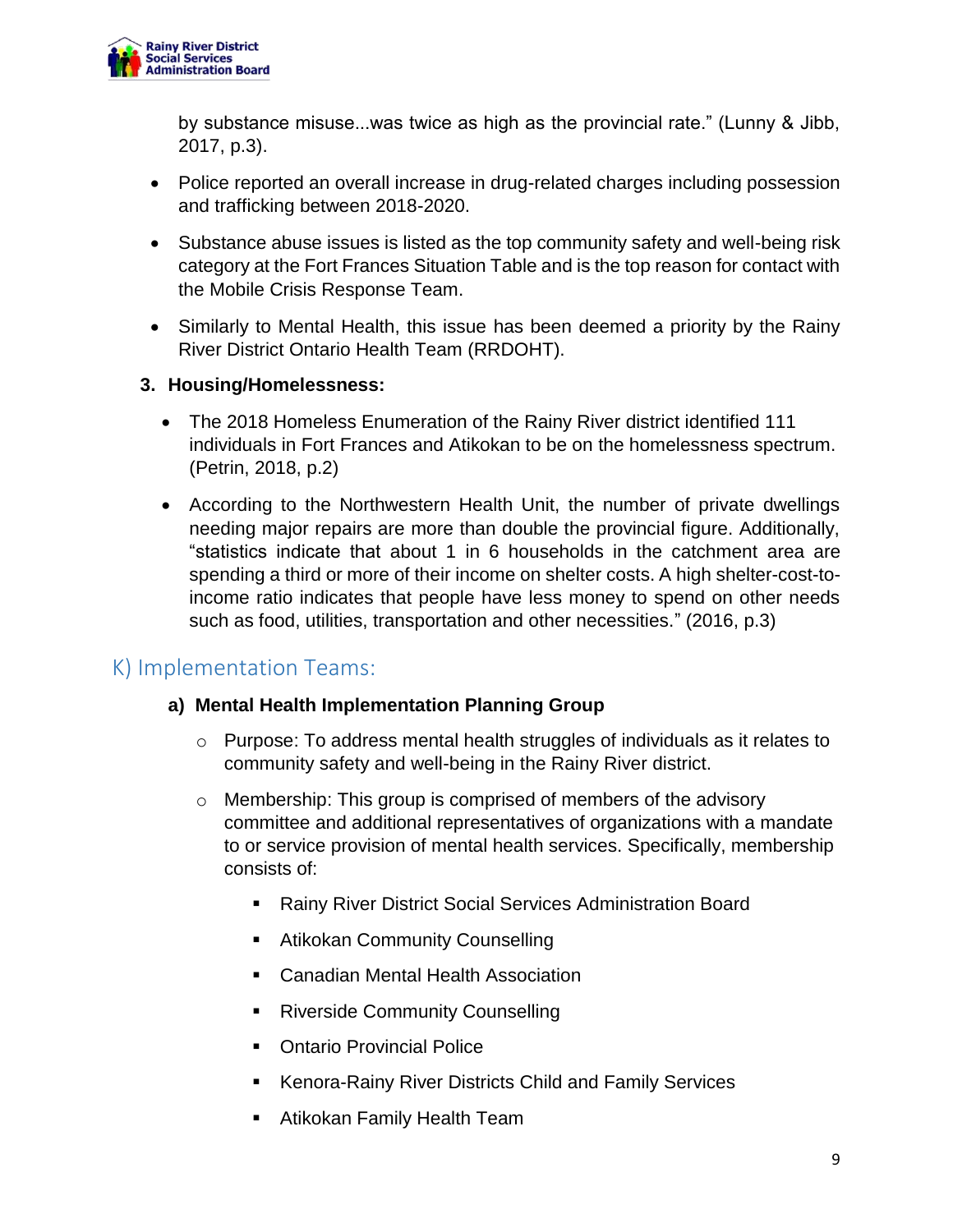

- **The Northwest Catholic District School Board**
- **Fort Frances Tribal Area Health Services**
- Atikokan Native Friendship Centre
- Weechi-it-te-win Family Services

#### b) **Addictions and Substance Abuse Implementation Planning Group**

- o Purpose: To address addictions and substance abuse struggles of individuals as it relates to community safety and well-being in the Rainy River district.
- o Membership: This group is comprised of members of the advisory committee and additional representatives of organizations with a mandate to or service provision of substance abuse and addictions programming. Specifically, membership consists of:
	- Rainy River District Social Services Administration Board
	- **E.** Canadian Mental Health Association
	- **Riverside Community Counselling**
	- Ontario Provincial Police
	- Kenora-Rainy River Districts Child and Family Services
	- Atikokan Family Health Team
	- **Fort Frances Tribal Area Health Services**
	- Atikokan Native Friendship Centre
	- **Atikokan Community Counselling**
	- Weechi-it-te-win Family Services
	- Mino Ayaa Ta Win Healing Center

#### **c) Housing and Homelessness Implementation Planning Group**

- o Purpose: To address housing and homelessness as it relates to community safety and well-being in the Rainy River district.
- o Membership: This group is comprised of members of the advisory committee and additional representatives of organizations with a mandate to or service provision of housing and homelessness programming. Specifically, membership consists of:
	- Rainy River District Social Services Administration Board
	- Northwest Community Legal Clinic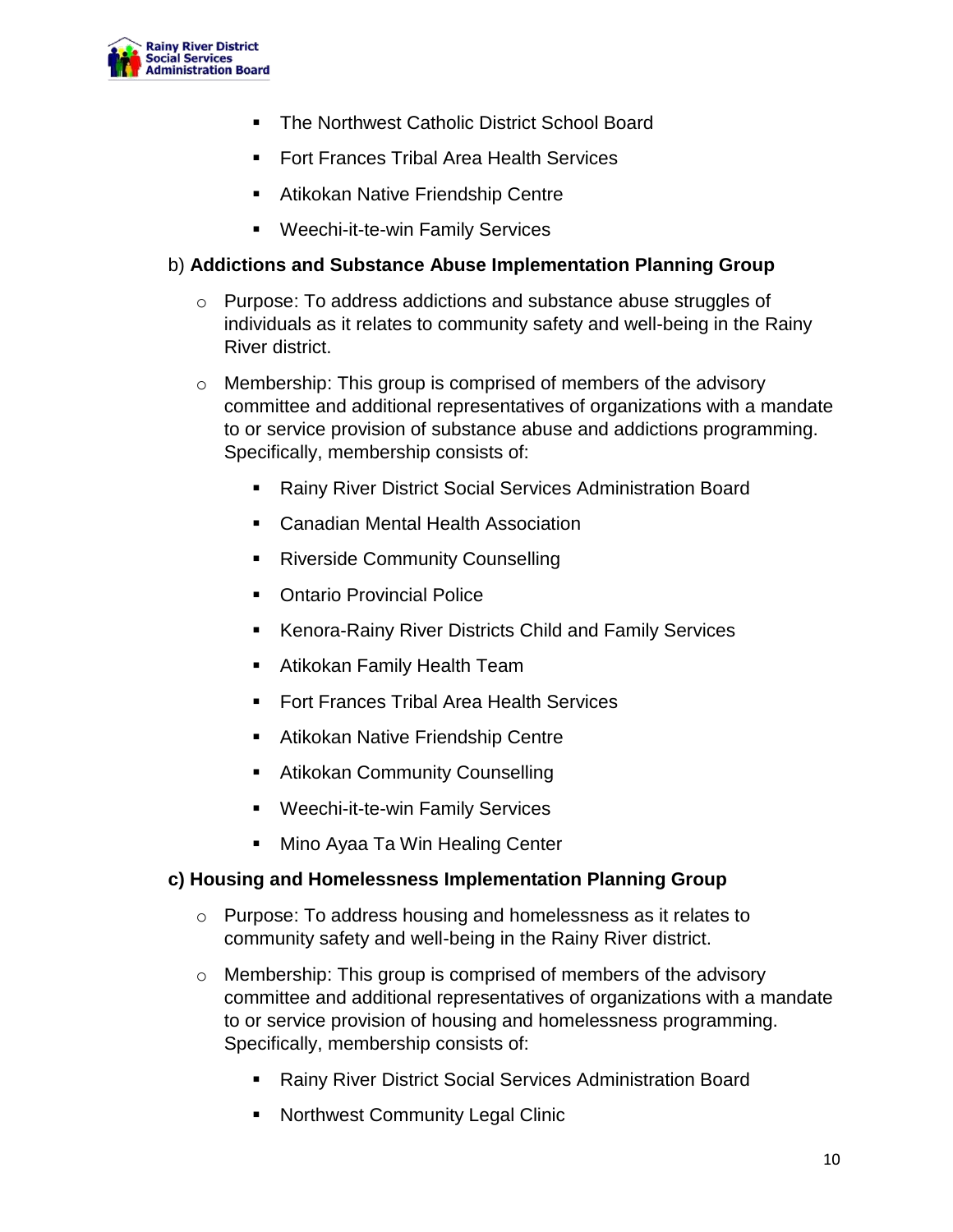

- **Town of Rainy River**
- **Town of Fort Frances**
- **Rainy River District Women's Shelter of Hope**
- Nelson House Supportive Housing
- Canadian Mental Health Association
- **United Native Friendship Centre**
- **Atikokan Native Friendship Centre**
- **Riverside Health Care Facilities**
- **Rainy River District Victim Services Program**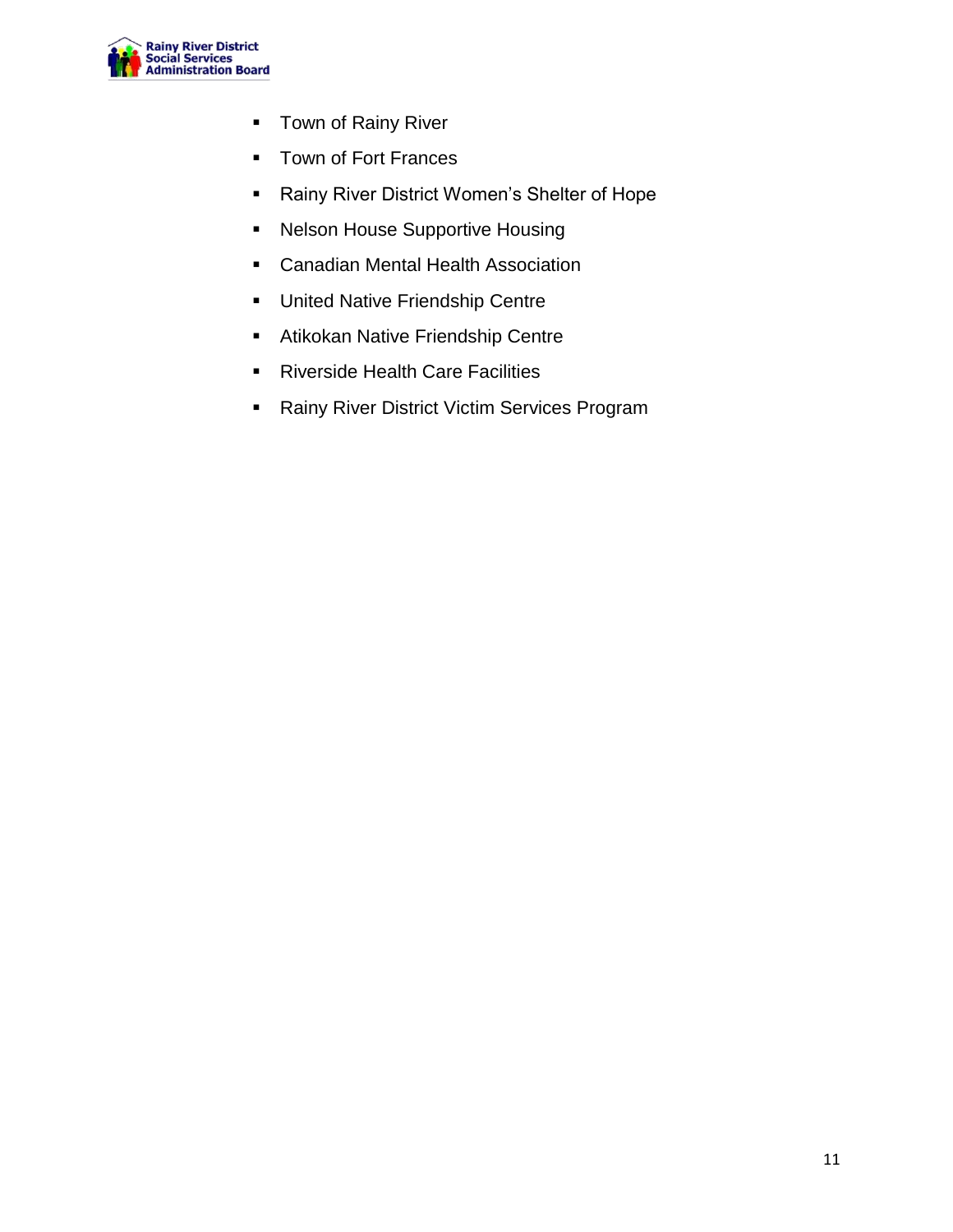

# <span id="page-11-0"></span>L) Plans to Address Priority Risks:

| <b>Priority Risk #1: Mental Health</b> |                                                                                                                                                                                                                                                                                                                                                                                                                                                                                                                                                                                                                                                                                                                                                                                                                                                                                                                                         |  |
|----------------------------------------|-----------------------------------------------------------------------------------------------------------------------------------------------------------------------------------------------------------------------------------------------------------------------------------------------------------------------------------------------------------------------------------------------------------------------------------------------------------------------------------------------------------------------------------------------------------------------------------------------------------------------------------------------------------------------------------------------------------------------------------------------------------------------------------------------------------------------------------------------------------------------------------------------------------------------------------------|--|
| <b>VULNERABLE</b><br><b>GROUPS:</b>    | Individuals experiencing homelessness<br>$\bullet$<br>Individuals struggling with mental health issues<br>٠<br>Youth<br><b>Adults</b><br>Individuals struggling with addictions<br>Indigenous women                                                                                                                                                                                                                                                                                                                                                                                                                                                                                                                                                                                                                                                                                                                                     |  |
| <b>RISK</b><br><b>FACTORS:</b>         | Mental Health- persons with diagnosed mental health problem<br>٠<br>Mental Health- persons with suspected mental health problem<br>$\bullet$<br>Self-Harm- persons have engaged in self-harm<br>Self-Harm- persons have threatened self-harm<br>Suicide- persons are current suicide risk                                                                                                                                                                                                                                                                                                                                                                                                                                                                                                                                                                                                                                               |  |
| <b>PROTECTIVE</b><br><b>FACTORS:</b>   | Access to/availability of cultural education<br>Caring school environment<br>Access to/availability of resources, professional services and<br>social supports                                                                                                                                                                                                                                                                                                                                                                                                                                                                                                                                                                                                                                                                                                                                                                          |  |
| <b>ACTIVITIES:</b>                     | Advocate for safe and affordable housing stock builds (social<br>development)<br>Establish mental health and addictions steering group that<br>$\bullet$<br>focuses on the lifespan to reduce the disconnect between<br>child, youth, adult and geriatric services. Any oversight group<br>should include lived-experience and report information up to<br>the Ontario Health Team Group (social development)<br>Community education of indigenous healing/ practices (social<br>$\bullet$<br>development)<br>Cultural capacity-building for community and service providers<br>$\bullet$<br>(social development)<br>Implement and share community baseline data to move toward<br>$\bullet$<br>measurement-based care (social development)<br>Combine mental health and addictions oversight to provide<br>٠<br>holistic care (social development)<br>Advocate for funds for safe space for youth (social<br>$\bullet$<br>development) |  |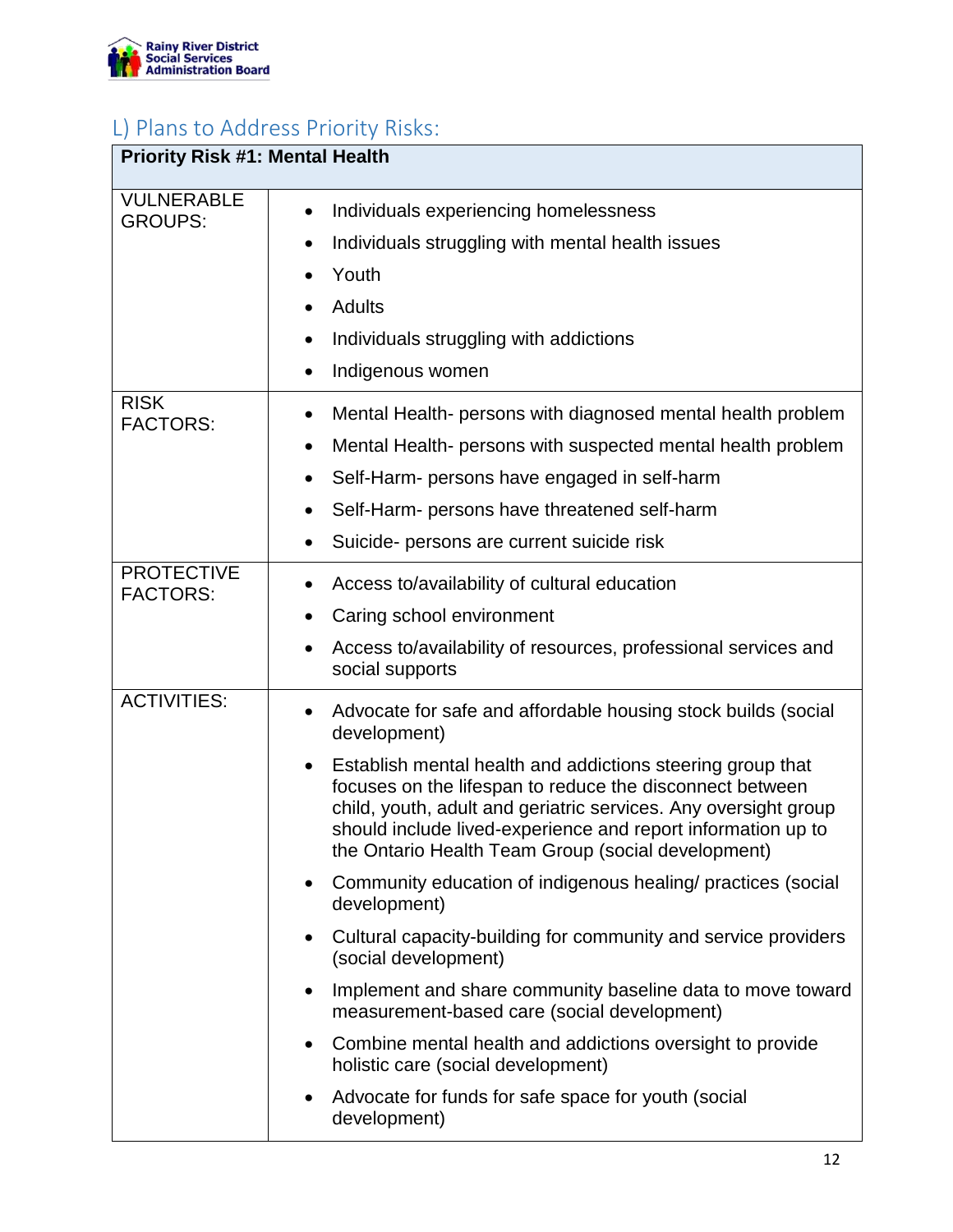

| <b>ACTIVITIES</b><br><b>CONTINUED</b>   | Development of Memorandums of Understanding between<br>$\bullet$<br>community partners to support mental health collaboration<br>(social development)                                                                                               |
|-----------------------------------------|-----------------------------------------------------------------------------------------------------------------------------------------------------------------------------------------------------------------------------------------------------|
|                                         | Develop an inventory of services that all providers are aware of<br>$\bullet$<br>and provides clear understanding of what each other does<br>(prevention)                                                                                           |
|                                         | Implement "no door is the wrong door" through every service<br>$\bullet$<br>sector (prevention)                                                                                                                                                     |
|                                         | Provision of service provider engagement sessions (using<br>$\bullet$<br>such avenues as Interagency) (prevention)                                                                                                                                  |
|                                         | Support an awareness campaign for mental health with wide<br>$\bullet$<br>reach (prevention)                                                                                                                                                        |
|                                         | Attendance of such community events as health fairs<br>$\bullet$<br>(prevention)                                                                                                                                                                    |
|                                         | Post-pandemic face-to-face access for individuals throughout<br>$\bullet$<br>lifespan who require services or supports and choose face-to-<br>face (risk intervention and incident response)                                                        |
|                                         | Educate care providers in trauma-informed care across the<br>$\bullet$<br>lifespan and multi-sectoral participation and engagement (risk<br>intervention)                                                                                           |
|                                         | Support interdisciplinary and multi-sectoral program teams<br>$\bullet$<br>(e.g. mobile outreach teams including such partners as nurse,<br>nurse practitioner, case manager, peer support to meet people<br>where they are at) (incident response) |
|                                         | Educate partners on what regional specialized programs exist,<br>$\bullet$<br>their methods and criteria. (incident response)                                                                                                                       |
|                                         | Develop protocols that will enable families transportation to<br>return home (e.g. child leaving community for specialized<br>treatment) (incident response)                                                                                        |
| <b>IMMEDIATE</b><br><b>OUTCOMES:</b>    | Service users connected to appropriate service<br>٠                                                                                                                                                                                                 |
| <b>INTERMEDIATE</b><br><b>OUTCOMES:</b> | Youth having a safe space to go to<br>$\bullet$                                                                                                                                                                                                     |
|                                         | Reduced stigma of mental health issues                                                                                                                                                                                                              |
|                                         | Mental health sufferers connected and engaged in community                                                                                                                                                                                          |
| LONG-TERM<br><b>OUTCOMES:</b>           | Engaged and educated public                                                                                                                                                                                                                         |
|                                         | Engaged and educated service providers/community partners                                                                                                                                                                                           |
|                                         | Improved community safety and well-being due to improved<br>regional responses to mental health issues                                                                                                                                              |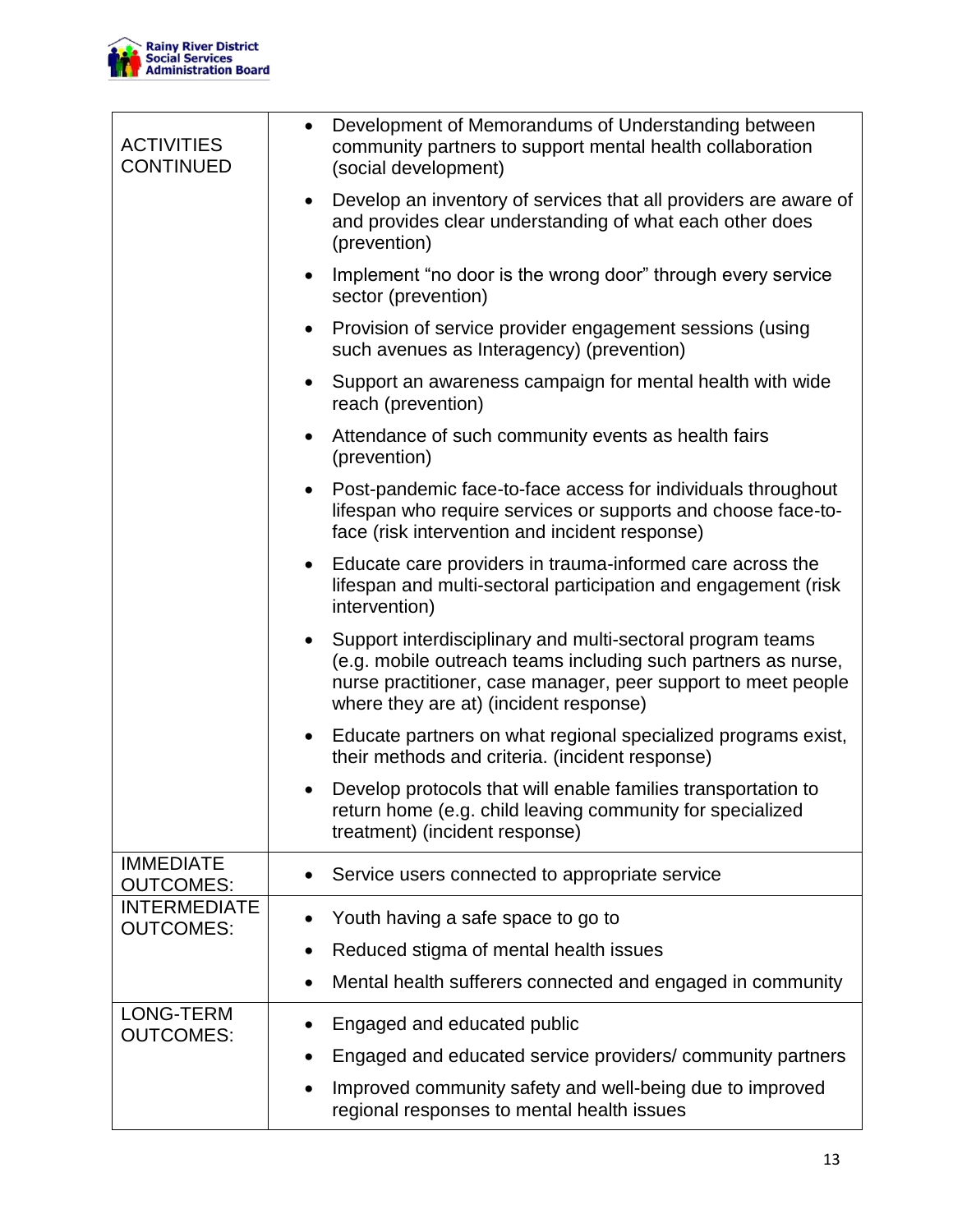

| <b>Priority Risk #2: Addictions and Substance Abuse</b> |                                                                                                                                                                                                                     |  |
|---------------------------------------------------------|---------------------------------------------------------------------------------------------------------------------------------------------------------------------------------------------------------------------|--|
| <b>VULNERABLE</b><br><b>GROUPS:</b>                     | Individuals struggling with substance abuse issues<br>Individuals struggling with mental health issues<br>٠<br>Youth<br>$\bullet$<br>Youth age 16-18 transitioning out of foster care<br><b>Adults</b><br>$\bullet$ |  |
|                                                         | Individuals experiencing homelessness                                                                                                                                                                               |  |
| <b>RISK</b><br><b>FACTORS:</b>                          | Basic Needs-Persons unable to meet own basic needs<br>$\bullet$<br>Antisocial/Negative Behaviour-persons exhibiting antisocial/<br>٠<br>negative behaviours (non-criminal)                                          |  |
|                                                         | Poverty- Persons living in less than adequate financial<br>$\bullet$<br>situation                                                                                                                                   |  |
|                                                         | <b>Physical Health- General Health Issues</b><br>$\bullet$                                                                                                                                                          |  |
|                                                         | Alcohol Abuse- Alcohol abuse by persons<br>٠                                                                                                                                                                        |  |
|                                                         | Drugs- Drug abuse by persons<br>$\bullet$                                                                                                                                                                           |  |
|                                                         | Housing-Persons not having access to appropriate housing<br>$\bullet$                                                                                                                                               |  |
| <b>PROTECTIVE</b><br><b>FACTORS:</b>                    | Access to/ availability of cultural education                                                                                                                                                                       |  |
|                                                         | Caring school environment<br>$\bullet$                                                                                                                                                                              |  |
|                                                         | Access to/ availability of resources, professional services<br>and social supports                                                                                                                                  |  |
| <b>ACTIVITIES:</b>                                      | Advocate for regional partnerships (e.g. detox) (social<br>development)                                                                                                                                             |  |
|                                                         | Advocate for expanded detox bed availability (social<br>development)                                                                                                                                                |  |
|                                                         | Creation of a mental health and addictions steering<br>$\bullet$<br>committee (social development)                                                                                                                  |  |
|                                                         | Engage youth to find healthy recreational opportunities for<br>youth other than sports (social development)                                                                                                         |  |
|                                                         | Explore a youth hub in all communities (social development)                                                                                                                                                         |  |
|                                                         | Advocate for land-based activities and cultural engagement<br>activities (social development)                                                                                                                       |  |
|                                                         | Advocate for more housing stock including housing with<br>supports such as transitional housing (social development)                                                                                                |  |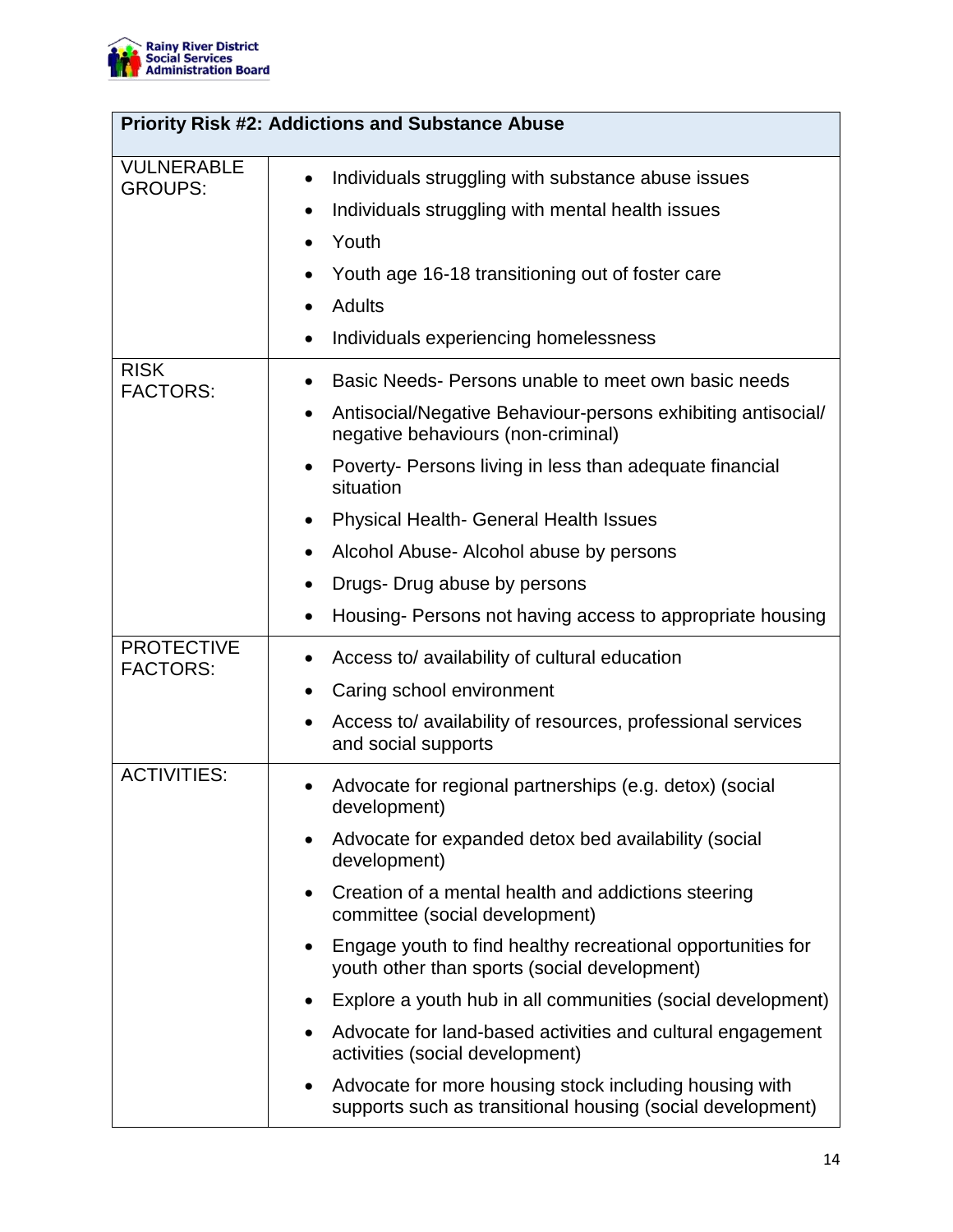

| <b>ACTIVITIES</b><br><b>CONTINUED:</b>  | Educating partners to provide culturally-informed service<br>(social development, prevention)                      |
|-----------------------------------------|--------------------------------------------------------------------------------------------------------------------|
|                                         | Engage a facilitator who specializes in addictions and<br>community development (social development)               |
|                                         | Advocate for safe injection sites (prevention, risk<br>$\bullet$<br>intervention and incident response)            |
|                                         | Conduct community awareness campaign around<br>$\bullet$<br>substance abuse (prevention)                           |
|                                         | Advocate for expanded peer support programs (e.g.<br>$\bullet$<br>Northwestern Health Unit's program) (prevention) |
|                                         | Provision of baseline education for all service providers<br>$\bullet$<br>around substance abuse (prevention)      |
|                                         | Support appropriate partners to encourage safer access to<br>٠<br>supplies (incident response)                     |
| <b>IMMEDIATE</b><br><b>OUTCOMES:</b>    | Fewer opioid overdoses                                                                                             |
| <b>INTERMEDIATE</b><br><b>OUTCOMES:</b> | Detox services more readily available<br>$\bullet$                                                                 |
|                                         | Youth feeling supported<br>$\bullet$                                                                               |
|                                         | Housing available for people living with substance abuse<br>issues                                                 |
| LONG-TERM<br><b>OUTCOMES:</b>           | Engaged and educated community/public                                                                              |
|                                         | <b>Educated service providers</b>                                                                                  |
|                                         | Improved community safety and well-being due to improved<br>$\bullet$<br>regional responses to substance abuse     |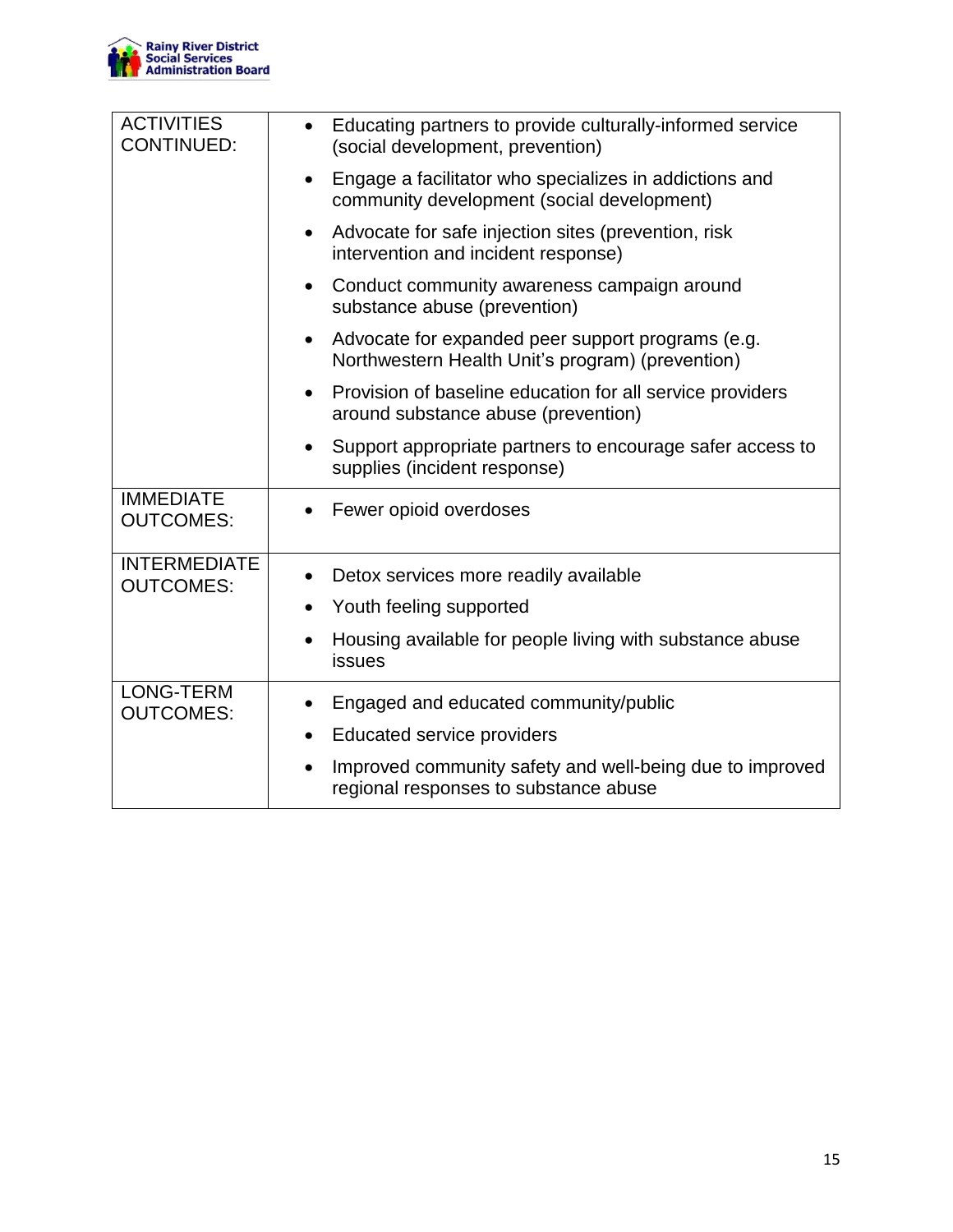

| <b>Priority Risk #3: Housing and Homelessness</b>  |                                                                                                                                                                                                                                                                                                                                                                                                                                                                                                                                                                                                                                                                                                                                                                                                                                                                                                                                                     |  |
|----------------------------------------------------|-----------------------------------------------------------------------------------------------------------------------------------------------------------------------------------------------------------------------------------------------------------------------------------------------------------------------------------------------------------------------------------------------------------------------------------------------------------------------------------------------------------------------------------------------------------------------------------------------------------------------------------------------------------------------------------------------------------------------------------------------------------------------------------------------------------------------------------------------------------------------------------------------------------------------------------------------------|--|
| <b>VULNERABLE</b><br><b>GROUPS:</b><br><b>RISK</b> | Individuals experiencing homelessness<br>$\bullet$<br>Individuals struggling with mental health issues<br>$\bullet$<br>Individuals struggling with addictions<br>٠<br>Youth age 16-18 transitioning out of foster care<br>$\bullet$<br>Individuals becoming institutionalized due to lack of existing<br>$\bullet$<br>supports (ALC patients)                                                                                                                                                                                                                                                                                                                                                                                                                                                                                                                                                                                                       |  |
| <b>FACTORS:</b>                                    | Housing- persons not having access to appropriate housing<br>Poverty- persons living in less than adequate financial<br>situations<br>Basic needs- persons unable to meet own basic needs                                                                                                                                                                                                                                                                                                                                                                                                                                                                                                                                                                                                                                                                                                                                                           |  |
| <b>PROTECTIVE</b><br><b>FACTORS:</b>               | Availability of ongoing financial supplement<br>$\bullet$                                                                                                                                                                                                                                                                                                                                                                                                                                                                                                                                                                                                                                                                                                                                                                                                                                                                                           |  |
| <b>ACTIVITIES:</b>                                 | Conduct a community education initiative around<br>$\bullet$<br>homelessness (social development, prevention)<br>Conduct outreach to form community partnerships (social<br>$\bullet$<br>development)<br>Establish safe, affordable housing with supports on-site (e.g.<br>supportive/ transitional housing) for adults and youth (social<br>development)<br>Support of stabilization program (social development,<br>prevention)<br>Completed housing service map (prevention, risk<br>intervention, incident response)<br>Partnership with schools and social service agencies to<br>$\bullet$<br>provide education to youth (prevention)<br>Educate landlords on housing youth (prevention)<br>$\bullet$<br>Tenant education campaign (prevention, risk intervention)<br>Conduct homeless enumeration (incident response)<br>٠<br>Establish by-name list (incident response)<br>$\bullet$<br>Establish Housing First program (incident response) |  |
| <b>IMMEDIATE</b><br><b>OUTCOMES:</b>               | Active knowledge of homelessness data                                                                                                                                                                                                                                                                                                                                                                                                                                                                                                                                                                                                                                                                                                                                                                                                                                                                                                               |  |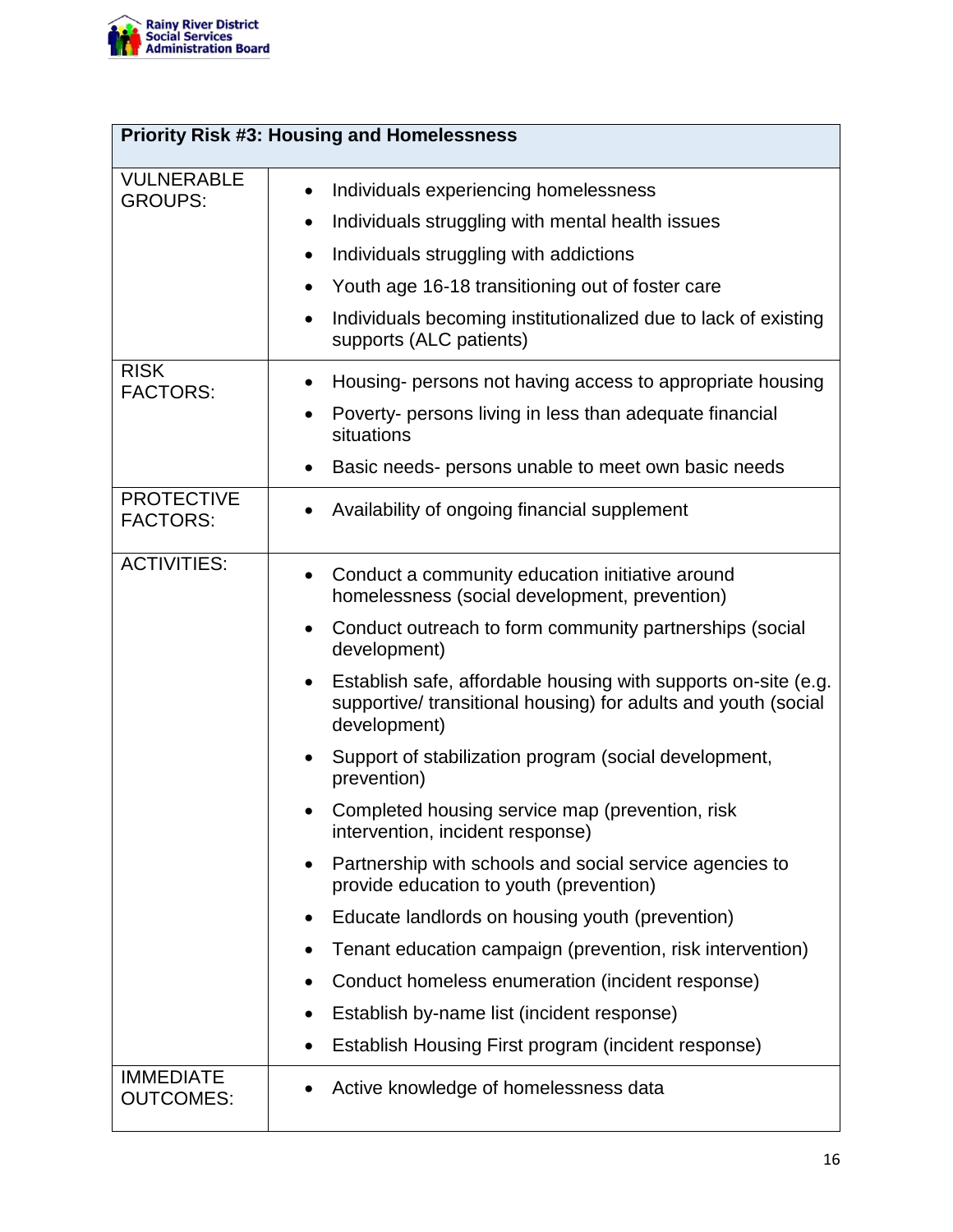

| <b>IMMEDIATE</b><br><b>OUTCOMES</b><br><b>CONTINUED:</b> | Decreased cost to emergency services for homeless<br>$\bullet$<br>individuals                                                                                                                                                                 |
|----------------------------------------------------------|-----------------------------------------------------------------------------------------------------------------------------------------------------------------------------------------------------------------------------------------------|
| <b>INTERMEDIATE</b><br><b>OUTCOMES:</b>                  | Less NIMBYism (not in my back yard)<br>A completed homeless/housing map                                                                                                                                                                       |
|                                                          | Safe, affordable housing with supports for adults and youth<br>Employment/ training programs available<br>$\bullet$                                                                                                                           |
| <b>LONG-TERM</b><br><b>OUTCOMES:</b>                     | Engaged and educated public<br>Engaged and educated service providers<br>Safe, affordable housing stock including with supports<br>Improved community safety and well-being due to improved<br>regional responses to housing and homelessness |
| Table 4                                                  |                                                                                                                                                                                                                                               |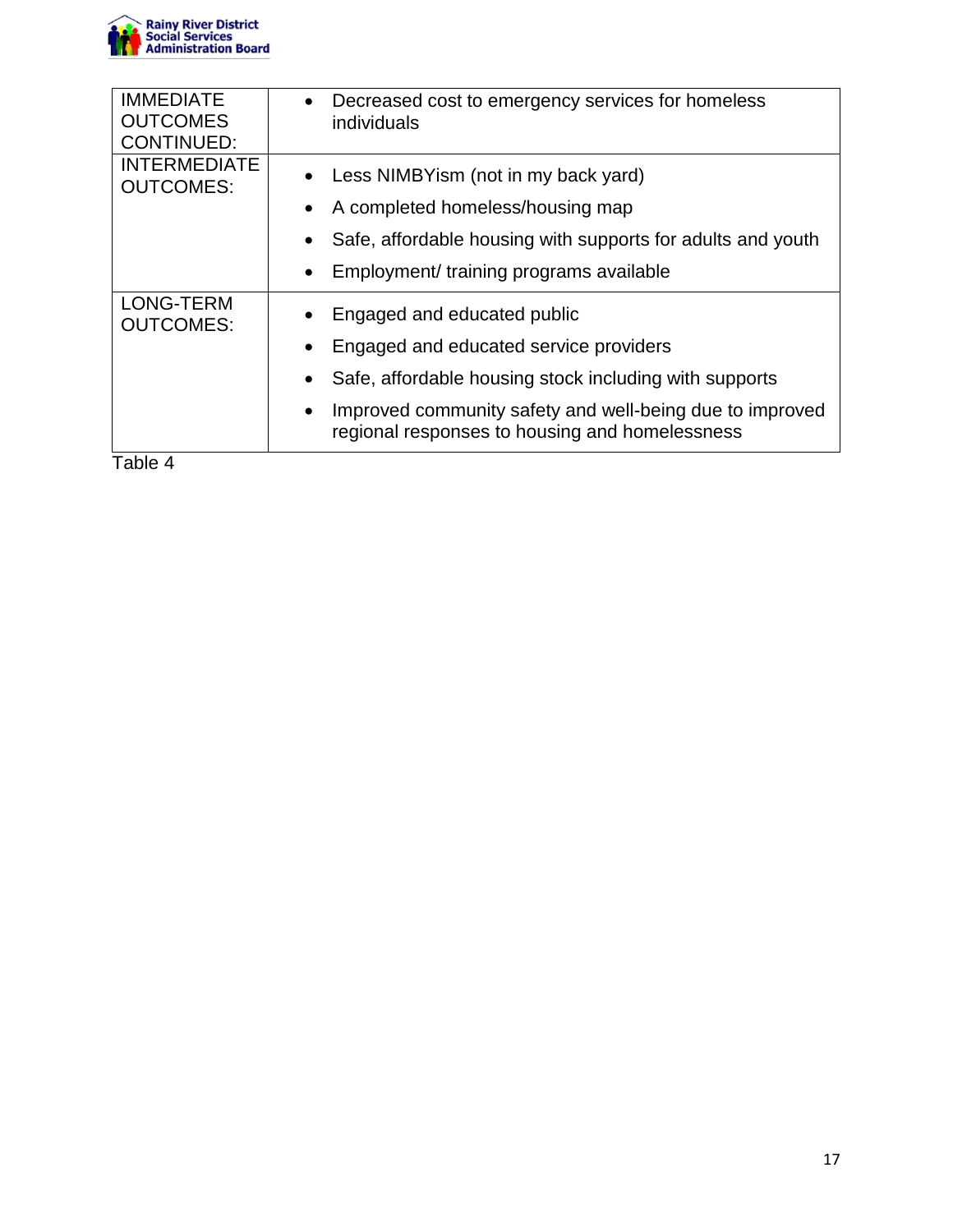

# <span id="page-17-0"></span>Appendix 1 – Municipal Resolutions